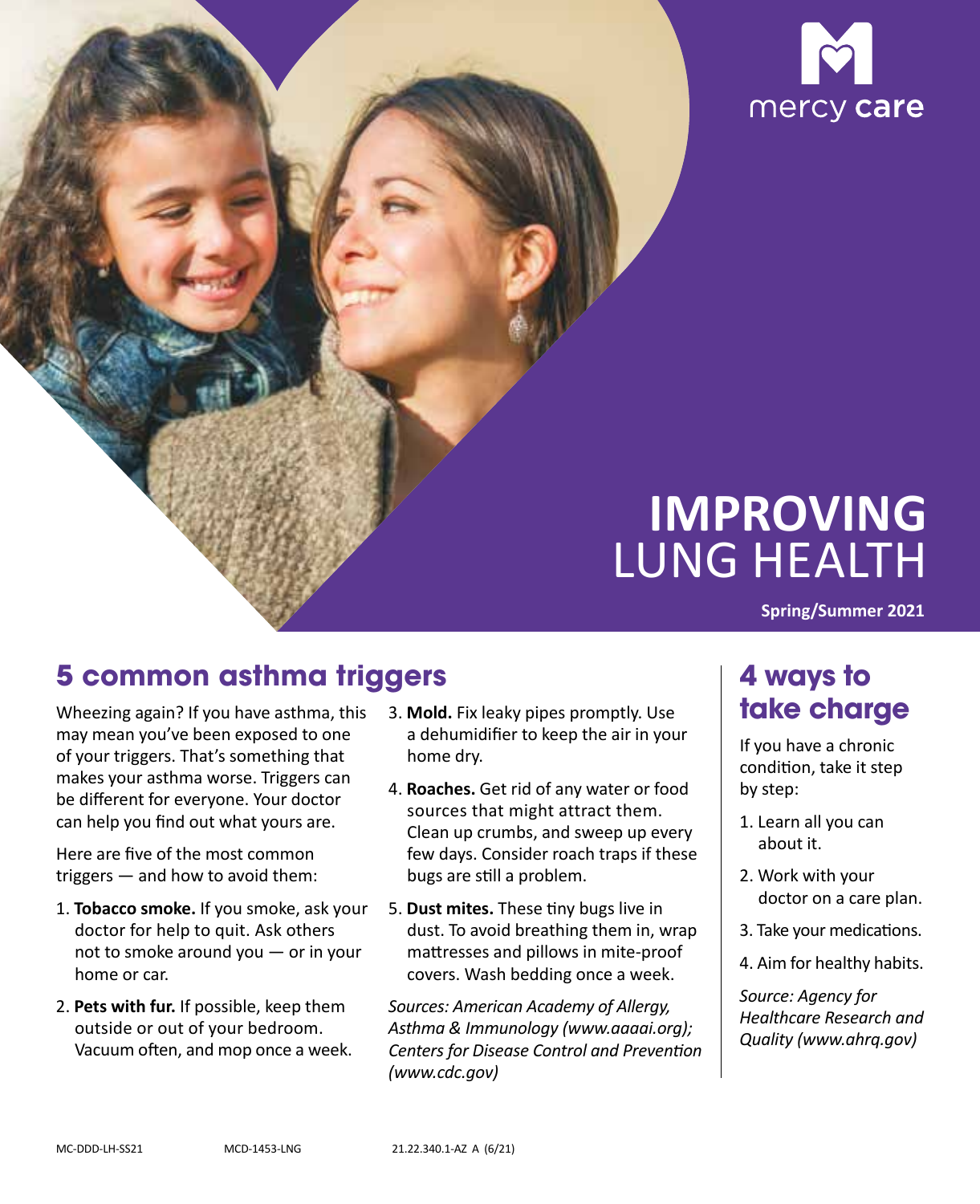### **3 key things to know about asthma**

The more you know about asthma, the better care you can take of yourself if you have it. Start with these three facts:

1. **Asthma doesn't go away.** 

You won't always have symptoms, but the airways in your lungs are always inflamed. To prevent flareups, you need to stick to your treatment plan even if you feel fine.

- 2. **An asthma action plan can help you feel good.** Ask your doctor if you don't have one. An action plan will tell you how to avoid your triggers. It will include a list of medicines you need to take and when to take them. Review your plan each time you see your doctor. Ask questions about any part you don't understand. Following your action plan can help keep you out of the hospital.
- 3. **An asthma attack can be severe.** It can even be lifethreatening. Don't take the disease lightly — some people die from asthma. That's why it's important to get emergency medical help for a severe flare-up. Your action plan will spell out when to call **911** or your doctor.

*Sources: American Lung Association (www.lung.org); National Institutes of Health (www.nih.gov)* 



# **Exercising with COPD: You can do this!**

Exercise and chronic obstructive pulmonary disease (COPD) might not seem like they go together — but they do.

If you have COPD, exercise won't make your condition worse. In fact, it can help you feel better.

#### **Getting started**

Talk with your doctor before starting an exercise program on your own. Ask about the types and amounts of exercise that are right for you.

Your doctor might want you to start with pulmonary rehab. That's a series of exercise classes where you can learn how to be active with less shortness of breath.

If you are on oxygen, you should work out with it. Your doctor can show you

how to adjust the flow rate when you're active instead of resting.

#### **Be active every day**

You should start out slow and easy at first. You can increase your time and effort by doing a little more each day.

Aim for a mix of:

- • Aerobic exercise, like walking or swimming
- • Muscle-building moves with weights or bands
- •  Stretching to warm up and cool down

To stay motivated, set small goals for yourself. You'll be surprised what you can do!

*Sources: American Lung Association (www.lung.org); COPD Foundation (www.copdfoundation.org)* 

Need help? A care manager can tell you more about your condition. They can connect you with a provider too. Call Member Services and ask for the Care Management Department.